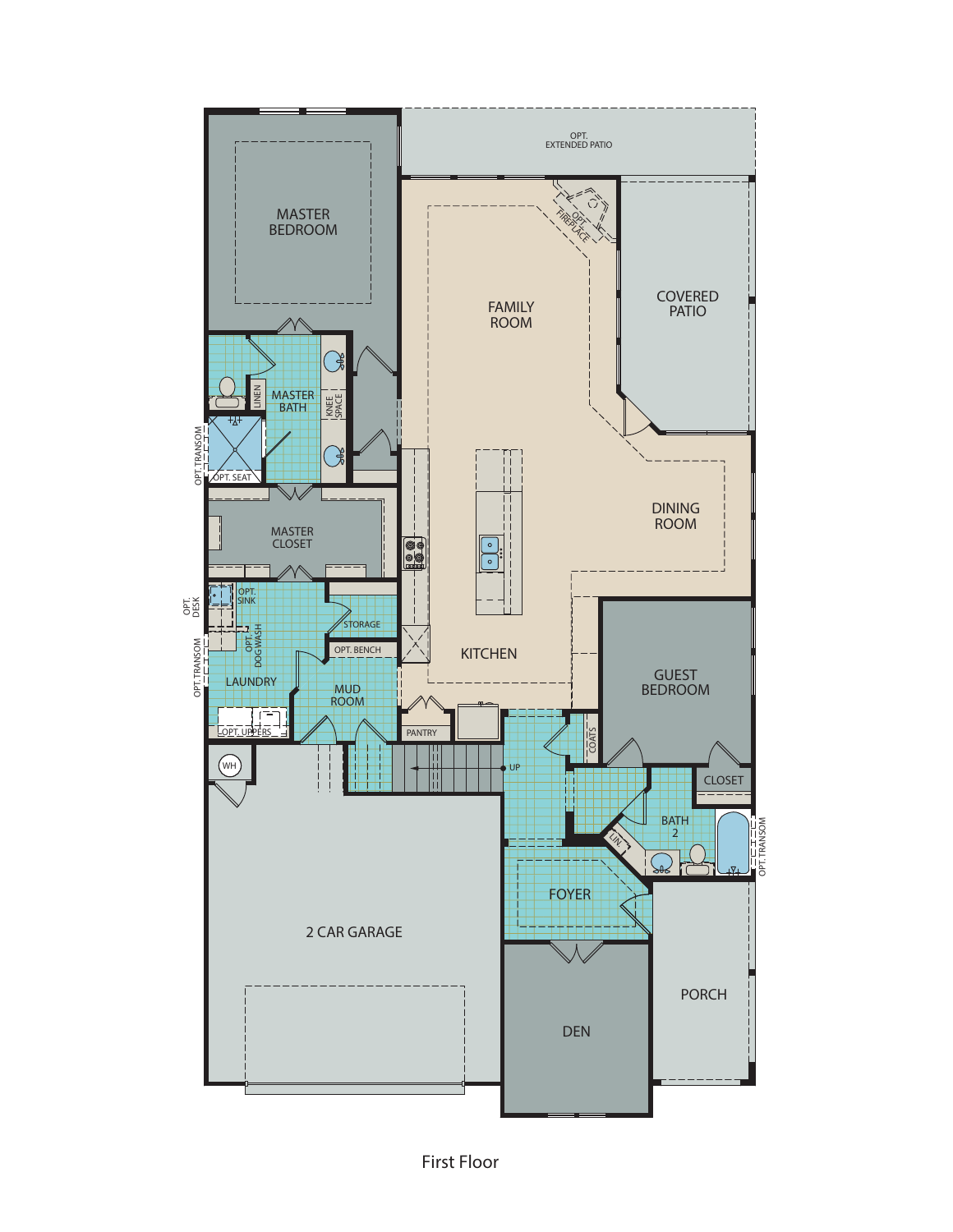

*Second Floor*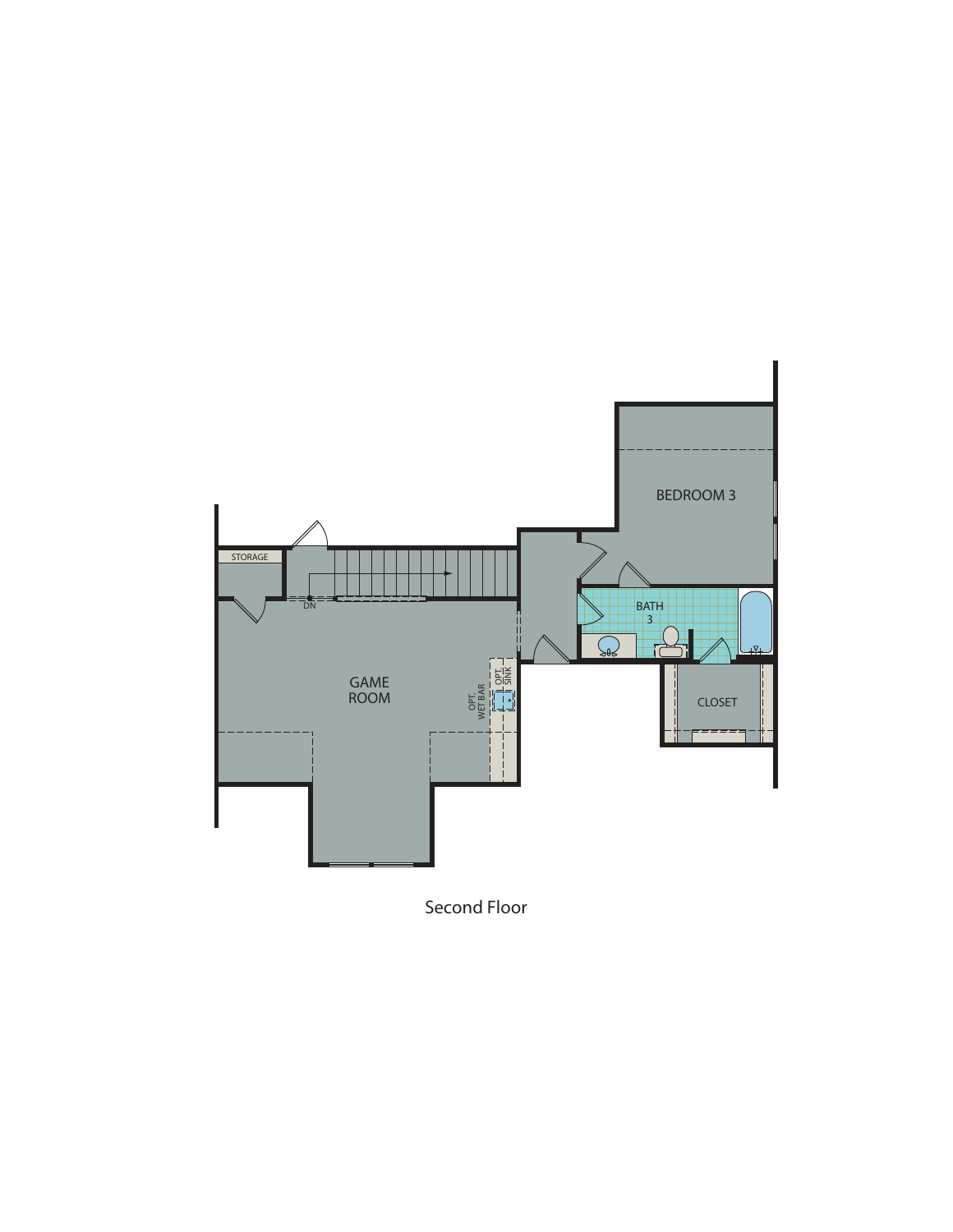

*Opt. Extended Family Room*



*Opt. Extended Covered Patio*



*Opt. Ceiling Upgrade 2*



*Opt. Ceiling Upgrade 1*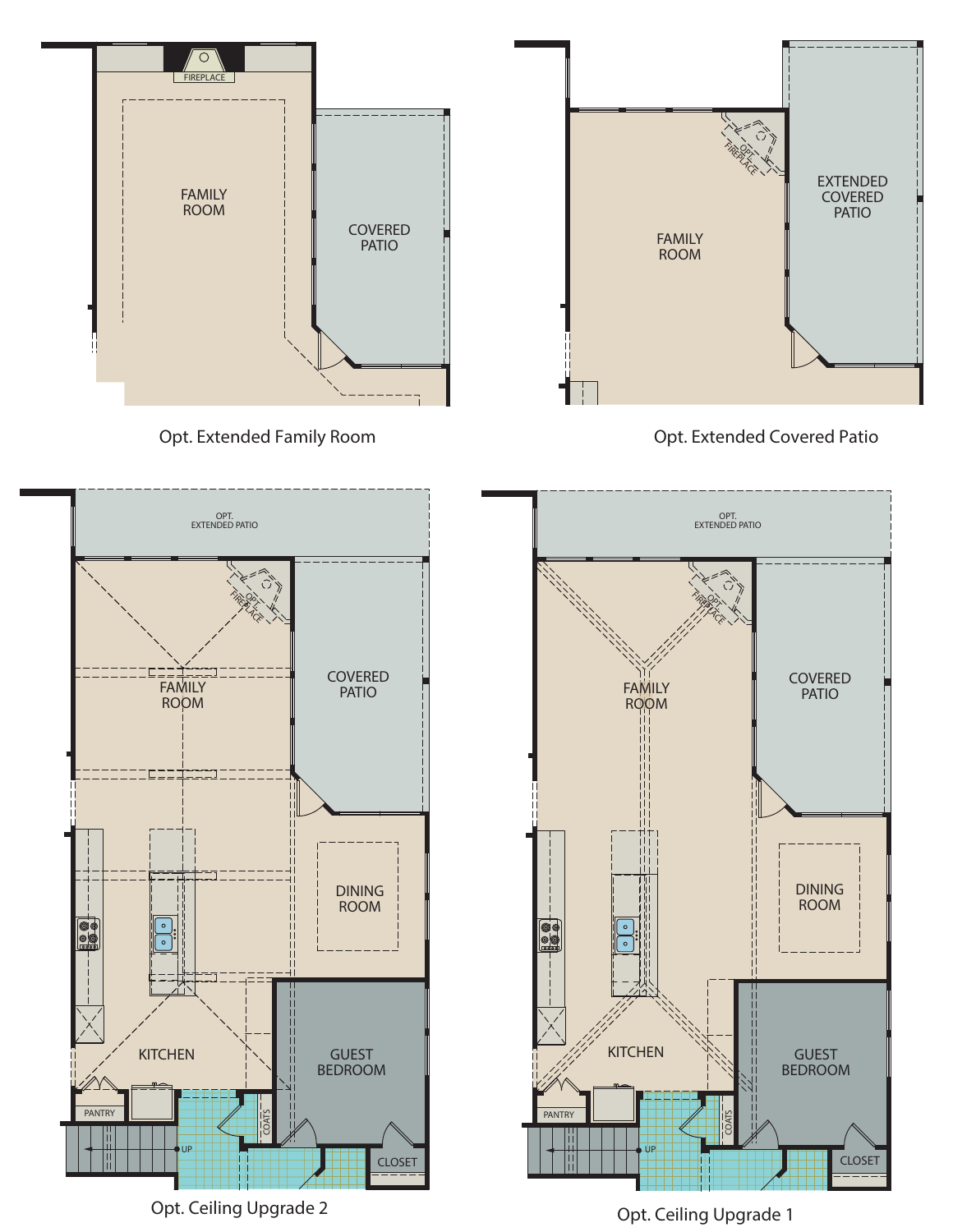







*Opt. Fireplace*

FIREPLACE

 $\circ$ 

FAMILY ROOM

*Opt. Full Covered Patio*

*Opt. Free Standing Tub*